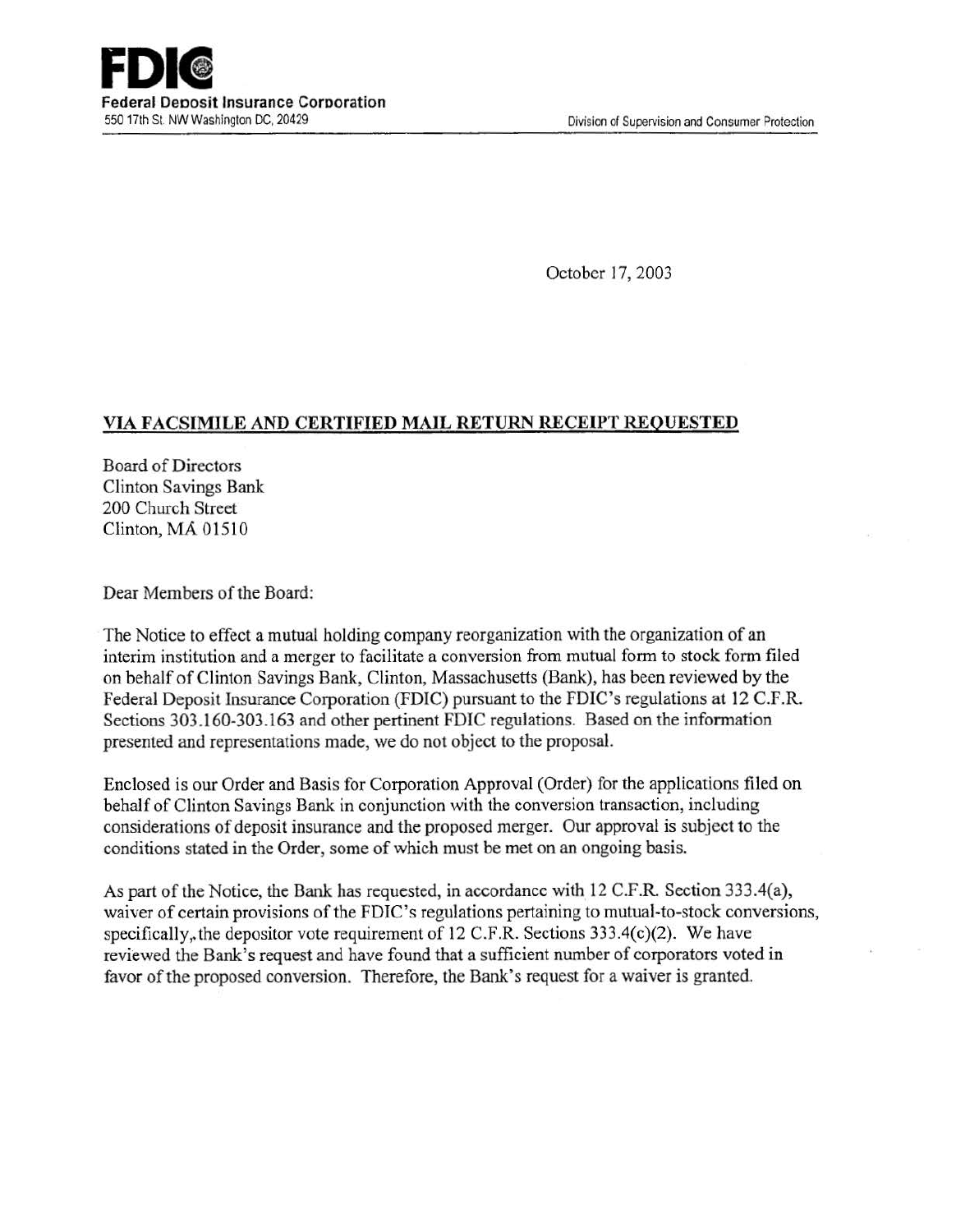Board of Directors Clinton Savings Bank

ä

Please advise the Boston Area Office in writing when the proposed transaction has been consummated. If an extension of time limitation included in the Order is required, a letter requesting a specific extension of the limitation, including reasons therefore, should be submitted to the Boston Area Office.

Sincerely,

# *Is/*

John M. Lane Deputy Director

Enclosure

cc: George W. Tetler, III Bowditch & Dewey, LLP 311 Main Street, P.O. Box 15156 Worcester, MA 01615-0156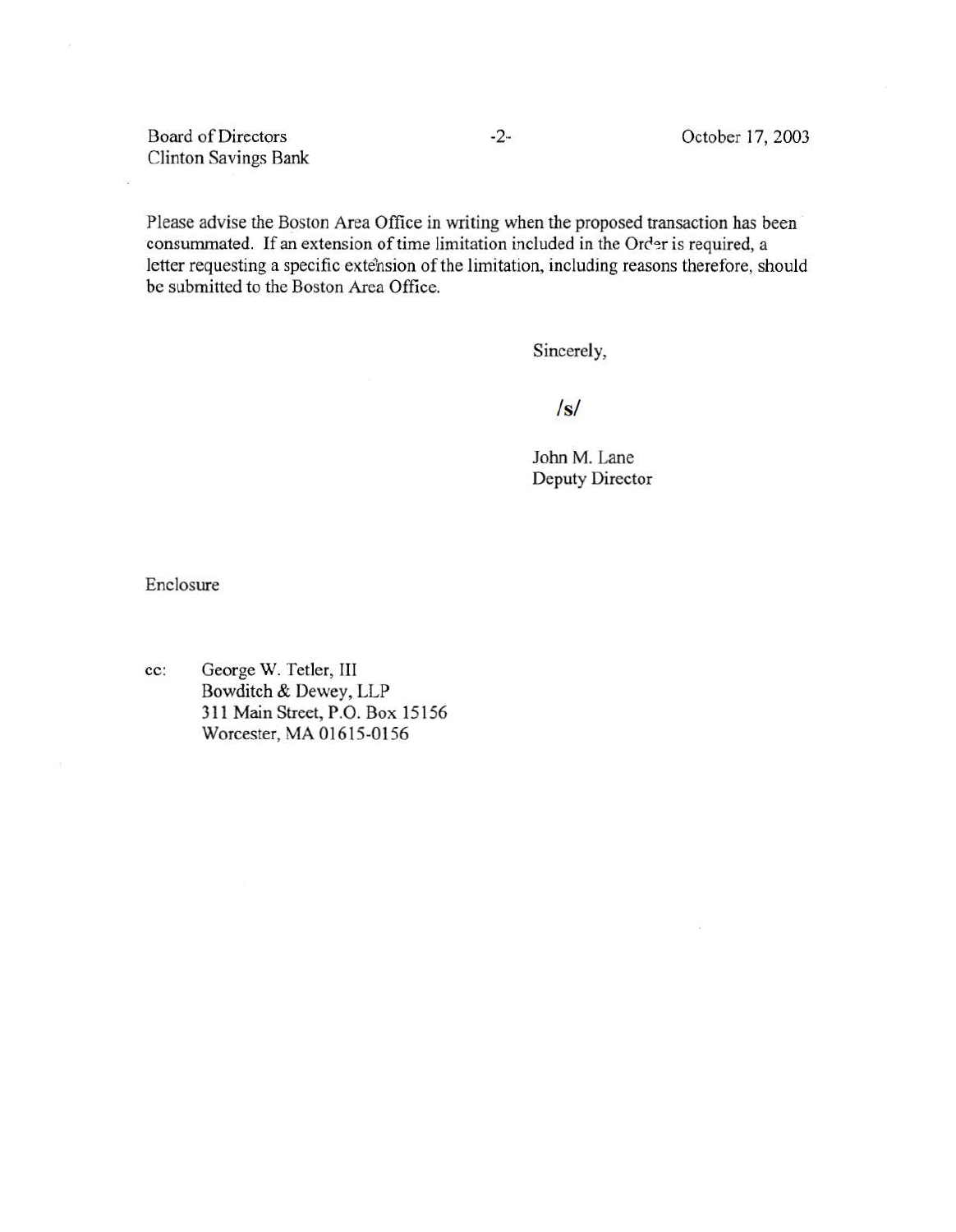### FEDERAL DEPOSIT INSURANCE CORPORATION

Clinton Savings Bank Clinton, Worcester County, Massachusetts

#### Application for Federal Deposit Insurance and Consent to Merge

### ORDER AND BASIS FOR CORPORATION APPROVAL

Pursuant to Section 5 and Section 18(c) and other provisions of the Federal Deposit Insurance Act (FDI Act), an application has been filed on behalf of the Clinton Savings Bank, Clinton, Massachusetts (Mutual Institution), currently a state-chartered mutuallyowned Bank Insurance Fund member with total resources of \$297,538,000 and total deposits of\$264,892,000 as of June 30, 2003, for the FDIC's consent to merge with Clinton Savings Bank (Subsidiary Stock Savings Bank), Clinton, Massachusetts, a proposed new state-chartered stock savings bank (Resultant Bank). In addition, an application has been filed for federal deposit insurance for CSB Interim Savings Bank and Subsidiary Stock Savings Bank.

The transaction is to effect the Mutual Institution's plan of reorganization which, solely to facilitate such undertaking, provides for:

- Bank to establish an interim Massachusetts-chartered mutual savings bank, CSB Interim Savings Bank (Interim Savings Bank), to be reorganized simultaneously upon establishment into a Massachusetts-chartered mutual holding company to be known as Clinton Financial Services, MHC (the Mutual Holding Company) and capitalize it with \$10,000;
- The Mutual Holding Company to establish a wholly-owned Massachusettschartered subsidiary in stock form of organization to be known as Wachusett Financial Services, Inc. (the Stock Holding Company);
- The establishment as a wholly-owned subsidiary of the Stock Holding Company, a Massachusetts-chartered savings bank in stock form of organization to be known as Clinton Savings Bank (the Subsidiary Stock Savings Bank); and,
- Upon the establishment of the Mutual Holding Company, the Stock Holding Company and the Subsidiary Stock Savings Bank, effecting an immediate merger of the Applicant into the Subsidiary Stock Savings Bank (Resultant Bank).
- Upon consummation, the Mutual Holding Company will own 100% of the issued and outstanding voting stock of the Stock Holding Company, which in tum will own 100% of the issued and outstanding stock of the Resultant Bank.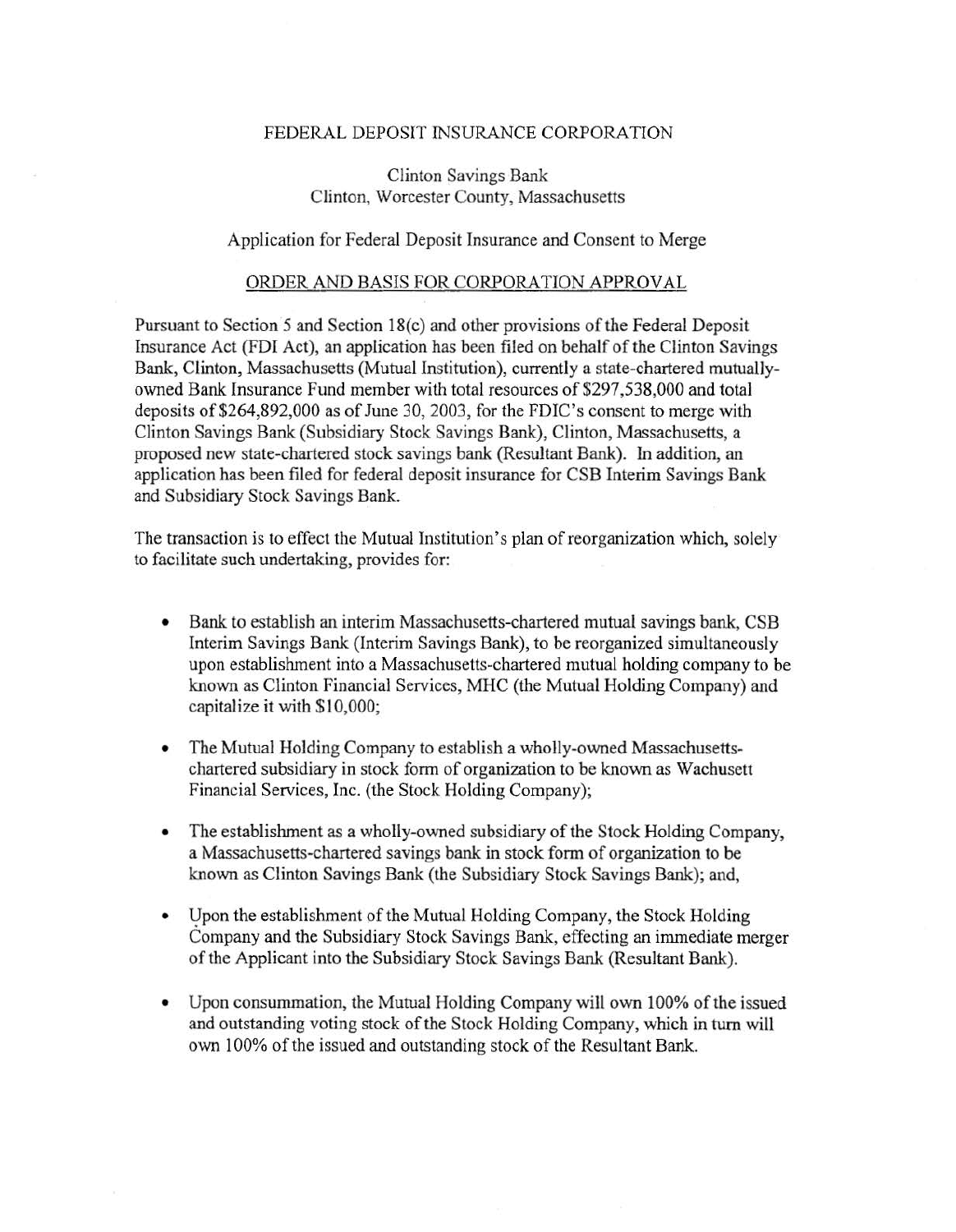At the conclusion of the reorganiza<sup>21</sup> in, the deposits of the Resultant Bank will continue to be insured under the Bank Insurance Fund. Application's for the establishment of the Mutual Holding Company and the Stock Holding Company , await approval by the Federal Reserve Bank of Boston. Following the consummation of the merger, the Resultant Bank will operate the same business, with the same n. anagement, at the same locations now being served by the Mutual Institution. The proposed transaction, per se. will not alter the competitive structure of banking in the market served by the Mutual Institution. The Resultant Bank's principal office will continue to be *i* located at 200 Church Street, Clinton, Massachusetts.

Notice of the proposed transaction, in a form approved by the FDIC, has been published pursuant to the FDI Act. A review of available information, including the Community Reinvestment Act (CRA) Statement of the proponent, disclosed no inconsistencies with the purposes of the CRA. The resultant institution is expected to continue to meet the credit needs of its entire community, consistent with the safe and sound operation of the institution.

In connection with the applications, the FDIC has taken into consideration the financial and managerial resources and future prospects of the proponent banks and the Resultant Bank and the convenience and needs of the community to be served. In connection with the application for deposit insurance, the FDIC has taken into consideration the financial history and condition; adequacy of the capital structure; future earnings prospects; general character and fitness of management; risk to the insurance fund; convenience and needs of the community; and consistency of corporate powers. Having found favorably on all statutory factors and having considered other relevant information, including reports on competitive factors furnished by the Comptroller of the Currency, the Director of the Office of Thrift Supervision and the Attorney General of the United States<sup>1</sup>, it is the FDIC's judgment that the applications should be and hereby are approved, subject to the following conditions:

- 1. That except for the proposed transfer of stock to the Stock Holding Company, no shares of the stock of Subsidiary Stock Savings Bank shall be sold, transferred or otherwise disposed of, to any person (including any Employee Stock Ownership Plan) unless prior notice is provided to and non-objection is received from the FDIC;
- 2. That, prior to a sale, transfer or other disposition of any shares of the Stock Holding Company by the Mutual Holding Company to any person (including any Employee Stock Ownership Plan), or a conversion of the Mutual Holding Company to stock form, the Resultant Bank will provide written notification to the FDIC and provide the FDIC with copies of all documents filed with the state

<sup>&</sup>lt;sup>1</sup> An application relating to the instant proposal was filed with the Board of Governors of the Federal Reserve which has advised the FDIC that its formal report on the competitive factors will be issued when it acts on the related application. Federal Reserve staff has indicated that the instant proposal has no adverse affects on competition.<sup>5</sup>